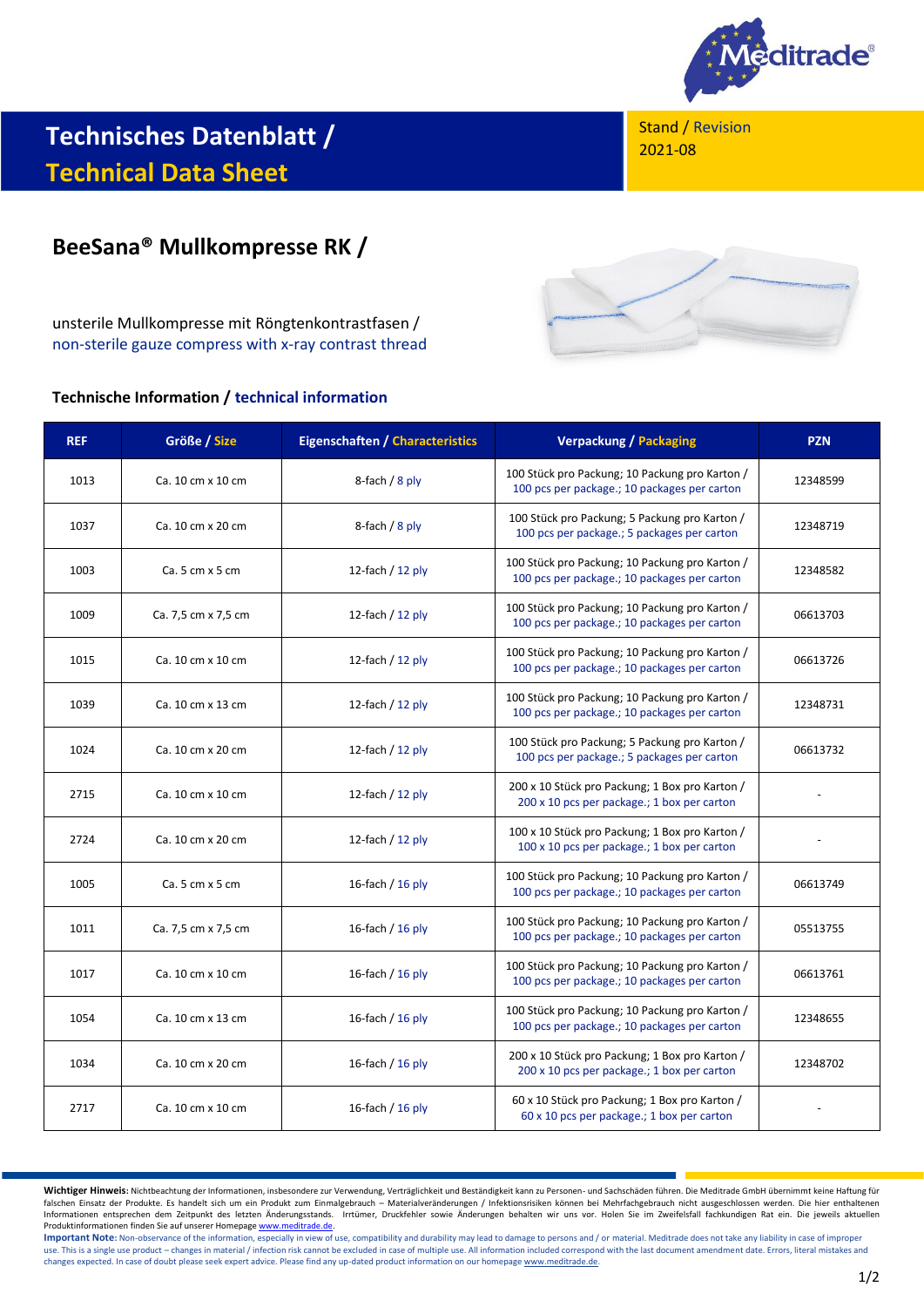

| 2727 | Ca. 20 cm x 20 cm | 16-fach / $16$ ply  |                                                                                              |          |
|------|-------------------|---------------------|----------------------------------------------------------------------------------------------|----------|
| 1090 | Ca. 10 cm x 20 cm | 24-fach / 24 $p$ ly | 50 Stück pro Packung; 5 Packung pro Karton /<br>50 pcs per package.; 5 packages per carton   | 12348642 |
| 1019 | Ca. 10 cm x 10 cm | 32-fach / $32$ ply  | 50 Stück pro Packung; 10 Packung pro Karton /<br>50 pcs per package.; 10 packages per carton | 12348607 |
| 1021 | Ca. 10 cm x 10 cm | 32-fach / $32$ ply  | 50 Stück pro Packung; 10 Packung pro Karton /<br>50 pcs per package.; 10 packages per carton | 12348748 |

#### **Allgemeine Information / General information**

| Produkt Beschreibung /<br><b>Product description</b> | Wundauflage, um im Körperinneren oder bei einem chirurgischen Einschnitt Blutungen zu<br>stillen oder Flüssigkeit zu absorbieren, unsteril, muss für die invasive Anwendung vorher<br>sterilisiert werden, nur für den Einmalgebrauch /<br>Wound dressing to stop bleeding or absorb fluid inside the body or during a surgical<br>incision, non-sterile, must be sterilised prior invasive use, for single use only. |
|------------------------------------------------------|-----------------------------------------------------------------------------------------------------------------------------------------------------------------------------------------------------------------------------------------------------------------------------------------------------------------------------------------------------------------------------------------------------------------------|
| Inhaltsstoffe /<br>Ingredients                       | 60 % Bariumsulfat, 32 % Polypropylen, 4 % Polyesterfaser, 2 % Farbmischung, 1 % sonstige<br>Zusatzstoffe /<br>60 % barium sulphate, 32 % polypropylene, 4 % polyester fiber, 2 % colour master batch,<br>1 % other additives                                                                                                                                                                                          |
| Haltbarkeit /<br><b>Shelf life</b>                   | 5 Jahre (Kühl und trocken lagern), vor direkter Sonneinstrahlung schützen /<br>5 years (store in a cool and dry), protect from direct sunlight                                                                                                                                                                                                                                                                        |

## **Regulatorische Information / regulatory information**

| Kategorie /                  | Medizinprodukt Klasse IIa gemäß Richtlinie 93/42/EWG /                                                                                             |
|------------------------------|----------------------------------------------------------------------------------------------------------------------------------------------------|
| Category                     | Medical Device class IIa according to Directive 93/42/EEC                                                                                          |
| Normen /<br><b>Standards</b> | ISO 14079, EN ISO 10993, EN ISO 11607, EN ISO 11737, EN 14644-1, EN<br>14644-2, EN ISO11135, EN ISO11137, EN ISO11138, EN ISO 15223-1, EN<br>1041. |

Wichtiger Hinweis: Nichtbeachtung der Informationen, insbesondere zur Verwendung, Verträglichkeit und Beständigkeit kann zu Personen- und Sachschäden führen. Die Meditrade GmbH übernimmt keine Haftung für<br>falschen Einsatz Informationen entsprechen dem Zeitpunkt des letzten Änderungsstands. Irrtümer, Druckfehler sowie Änderungen behalten wir uns vor. Holen Sie im Zweifelsfall fachkundigen Rat ein. Die jeweils aktuellen Produktinformationen finden Sie auf unserer Homepag[e www.meditrade.de.](http://www.meditrade.de/)

Important Note: Non-observance of the information, especially in view of use, compatibility and durability may lead to damage to persons and / or material. Meditrade does not take any liability in case of improper use. This is a single use product – changes in material / infection risk cannot be excluded in case of multiple use. All information included correspond with the last document amendment date. Errors, literal mistakes and w changes expected. In case of doubt please seek expert advice. Please find any up-dated product information on our homepag[e www.meditrade.de.](http://www.meditrade.de/)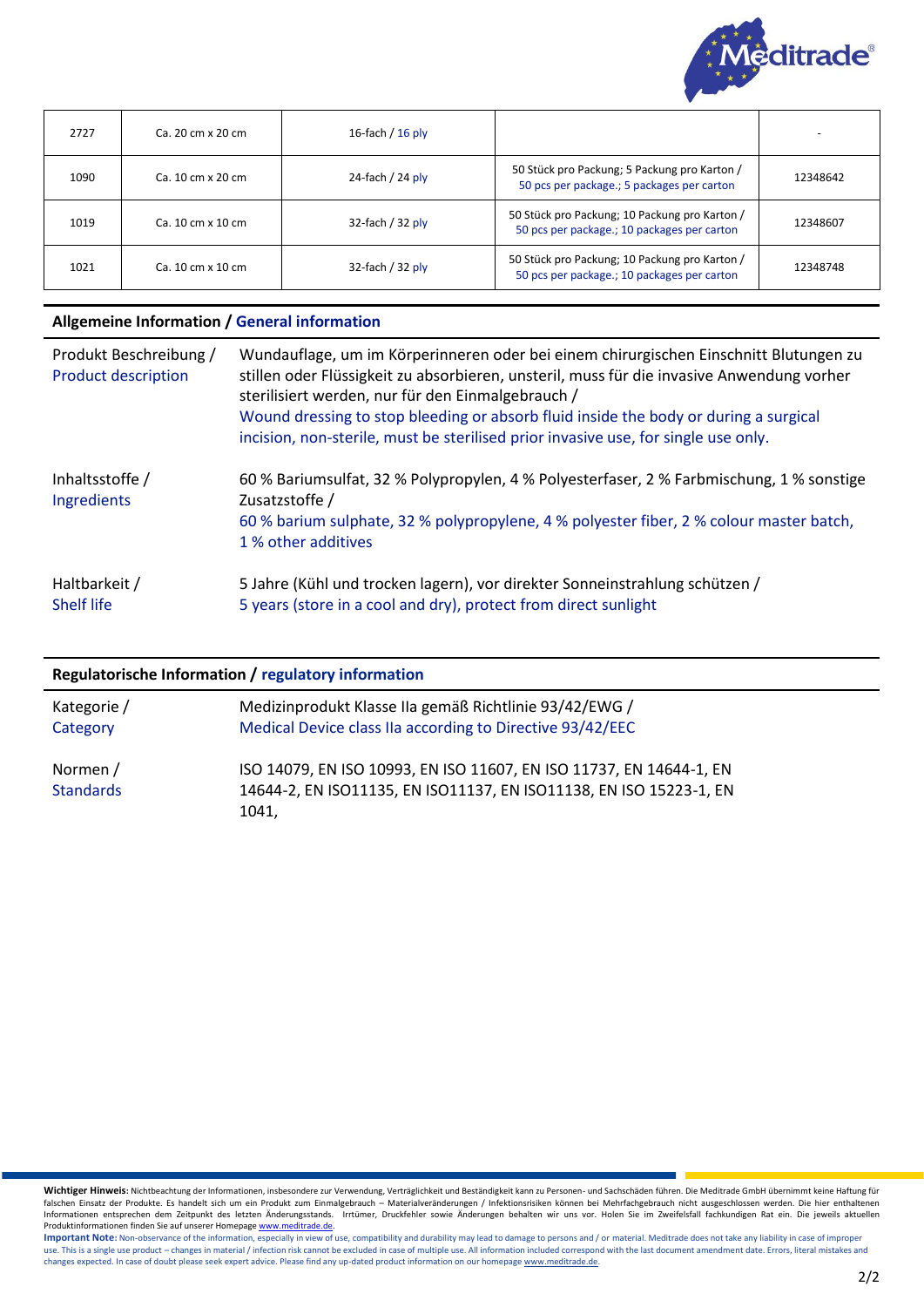

Stand / Revision 2021-08

# **Technisches Datenblatt / Technical Data Sheet**

# **BeeSana® Mullkompresse RK /**

Doppelt sterile Mullkompresse mit Röngtenkontrastfasen / Double sterile gauze compress with x-ray contrast thread

## **Technische Information / technical information**



| <b>REF</b> | Größe / Size        | <b>Eigenschaften / Characteristics</b> | <b>Verpackung / Packaging</b>                                                                        | <b>PZN</b> |
|------------|---------------------|----------------------------------------|------------------------------------------------------------------------------------------------------|------------|
| 1149       | Ca. 10 cm x 10 cm   | 12-fach $/$ 12 ply                     | 25 x 5 Stück pro Packung; 8 Packung pro Karton /<br>25 x 5 pcs per package.; 8 packages per carton   | 12348754   |
| 1150       | Ca. 10 cm x 20 cm   | 12-fach $/$ 12 ply                     | 30 x 5 Stück pro Packung; 4 Packung pro Karton /<br>30 x 5 pcs per package.; 4 packages per carton   | 12348760   |
| 4392       | Ca. 5 cm x 5 cm     | 12-fach $/$ 12 ply                     | 30 x 10 Stück pro Packung; 8 Packung pro Karton /<br>30 x 10 pcs per package.; 8 packages per carton | 12348932   |
| 1174       | Ca.7, 5 cm x 7,5 cm | 12-fach / 12 ply                       | 40 x 10 Stück pro Packung; 4 Packung pro Karton /<br>40 x 10 pcs per package.; 4 packages per carton | 12348843   |
| 1049       | Ca. 10 cm x 10 cm   | 12-fach $/$ 12 ply                     | 30 x 10 Stück pro Packung; 4 Packung pro Karton /<br>30 x 10 pcs per package.; 4 packages per carton | 11703472   |
| 1168       | Ca. 10 cm x 20 cm   | 12-fach $/$ 12 ply                     | 15 x 10 Stück pro Packung; 4 Packung pro Karton /<br>15 x 10 pcs per package.; 4 packages per carton | 12348777   |
| 1176       | Ca.7, 5 cm x 7,5 cm | 12-fach $/$ 12 ply                     | 20 x 20 Stück pro Packung; 4 Packung pro Karton /<br>20 x 20 pcs per package.; 4 packages per carton | 12348866   |
| 4314       | Ca. 10 cm x 10 cm   | 12-fach $/$ 12 ply                     | 15 x 20 Stück pro Packung; 4 Packung pro Karton /<br>15 x 20 pcs per package.; 4 packages per carton | 12348820   |
| 1041       | Ca. 10 cm x 20 cm   | 12-fach $/$ 12 ply                     | 20 x 20 Stück pro Packung; 2 Packung pro Karton /<br>20 x 20 pcs per package.; 2 packages per carton | 12348659   |
| 4368       | Ca. 5 cm x 5 cm     | 16-fach $/$ 16 ply                     | 30 x 10 Stück pro Packung; 4 Packung pro Karton /<br>30 x 10 pcs per package.; 4 packages per carton | 12348990   |
| 1071       | Ca.7, 5 cm x 7,5 cm | 16-fach $/$ 16 ply                     | 30 x 10 Stück pro Packung; 4 Packung pro Karton /<br>30 x 10 pcs per package.; 4 packages per carton | 12348613   |
| 1072       | Ca. 10 cm x 10 cm   | 16-fach / 16 ply                       | 25 x 10 Stück pro Packung; 4 Packung pro Karton /<br>25 x 10 pcs per package.; 4 packages per carton | 12348636   |
| 1142       | Ca. 10 cm x 20 cm   | 16-fach / $16$ ply                     | 15 x 10 Stück pro Packung; 4 Packung pro Karton /<br>15 x 10 pcs per package.; 4 packages per carton | 12348808   |
| 4351       | Ca. 10 cm x 10 cm   | 16-fach $/$ 16 ply                     | 12 x 20 Stück pro Packung; 4 Packung pro Karton /<br>12 x 20 pcs per package.; 4 packages per carton | 12348984   |
| 4318       | Ca. 10 cm x 10 cm   | 32-fach / 32 ply                       | 15 x 10 Stück pro Packung; 4 Packung pro Karton /<br>15 x 10 pcs per package.; 4 packages per carton | 12348837   |

Wichtiger Hinweis: Nichtbeachtung der Informationen, insbesondere zur Verwendung, Verträglichkeit und Beständigkeit kann zu Personen- und Sachschäden führen. Die Meditrade GmbH übernimmt keine Haftung für<br>falschen Einsatz Informationen entsprechen dem Zeitpunkt des letzten Änderungsstands. Irrtümer, Druckfehler sowie Änderungen behalten wir uns vor. Holen Sie im Zweifelsfall fachkundigen Rat ein. Die jeweils aktuellen Produktinformationen finden Sie auf unserer Homepag[e www.meditrade.de.](http://www.meditrade.de/)

Important Note: Non-observance of the information, especially in view of use, compatibility and durability may lead to damage to persons and / or material. Meditrade does not take any liability in case of improper use. This is a single use product – changes in material / infection risk cannot be excluded in case of multiple use. All information included correspond with the last document amendment date. Errors, literal mistakes and w changes expected. In case of doubt please seek expert advice. Please find any up-dated product information on our homepag[e www.meditrade.de.](http://www.meditrade.de/)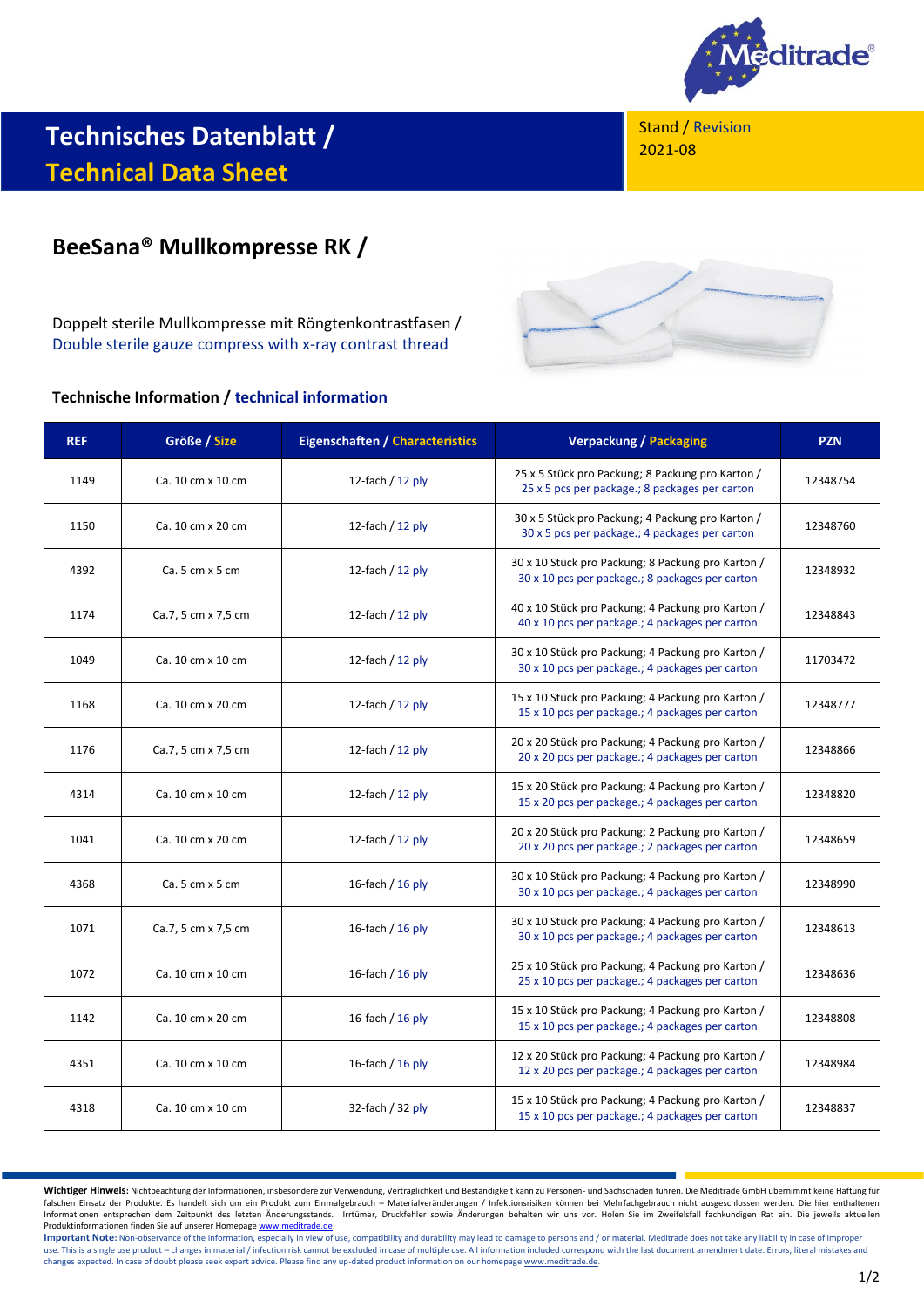

# **Allgemeine Information / General information**

| Produkt Beschreibung /<br><b>Product description</b> | Invasive Wundauflage, um im Körperinneren oder bei einem chirurgischen Einschnitt<br>Blutungen zu stillen oder Flüssigkeit zu absorbieren, doppelt steril, nur für den<br>Einmalgebrauch /<br>Invasive dressing to stop bleeding or absorb fluid inside the body or during a surgical<br>incision, double sterile, for single use only. |
|------------------------------------------------------|-----------------------------------------------------------------------------------------------------------------------------------------------------------------------------------------------------------------------------------------------------------------------------------------------------------------------------------------|
| Inhaltsstoffe /<br>Ingredients                       | 60 % Bariumsulfat, 32 % Polypropylen, 4 % Polyesterfaser, 2 % Farbmischung, 1 % sonstige<br>Zusatzstoffe /<br>60 % barium sulphate, 32 % polypropylene, 4 % polyester fiber, 2 % colour master batch,<br>1 % other additives                                                                                                            |
| Haltbarkeit /<br><b>Shelf life</b>                   | 5 Jahre (Kühl und trocken lagern), vor direkter Sonneinstrahlung schützen /<br>5 years (store in a cool and dry), protect from direct sunlight                                                                                                                                                                                          |

# **Regulatorische Information / regulatory information**

| Kategorie /      | Medizinprodukt Klasse IIa gemäß Richtlinie 93/42/EWG /                          |
|------------------|---------------------------------------------------------------------------------|
| Category         | Medical Device class IIa according to Directive 93/42/EEC                       |
| Normen /         | ISO 14079, EN ISO 10993, EN ISO 11607, EN ISO 11737, EN 14644-1, EN 14644-2, EN |
| <b>Standards</b> | ISO11135, EN ISO11137, EN ISO11138, EN ISO 15223-1, EN 1041,                    |

Wichtiger Hinweis: Nichtbeachtung der Informationen, insbesondere zur Verwendung, Verträglichkeit und Beständigkeit kann zu Personen- und Sachschäden führen. Die Meditrade GmbH übernimmt keine Haftung für<br>falschen Einsatz Informationen entsprechen dem Zeitpunkt des letzten Änderungsstands. Irrtümer, Druckfehler sowie Änderungen behalten wir uns vor. Holen Sie im Zweifelsfall fachkundigen Rat ein. Die jeweils aktuellen Produktinformationen finden Sie auf unserer Homepag[e www.meditrade.de.](http://www.meditrade.de/)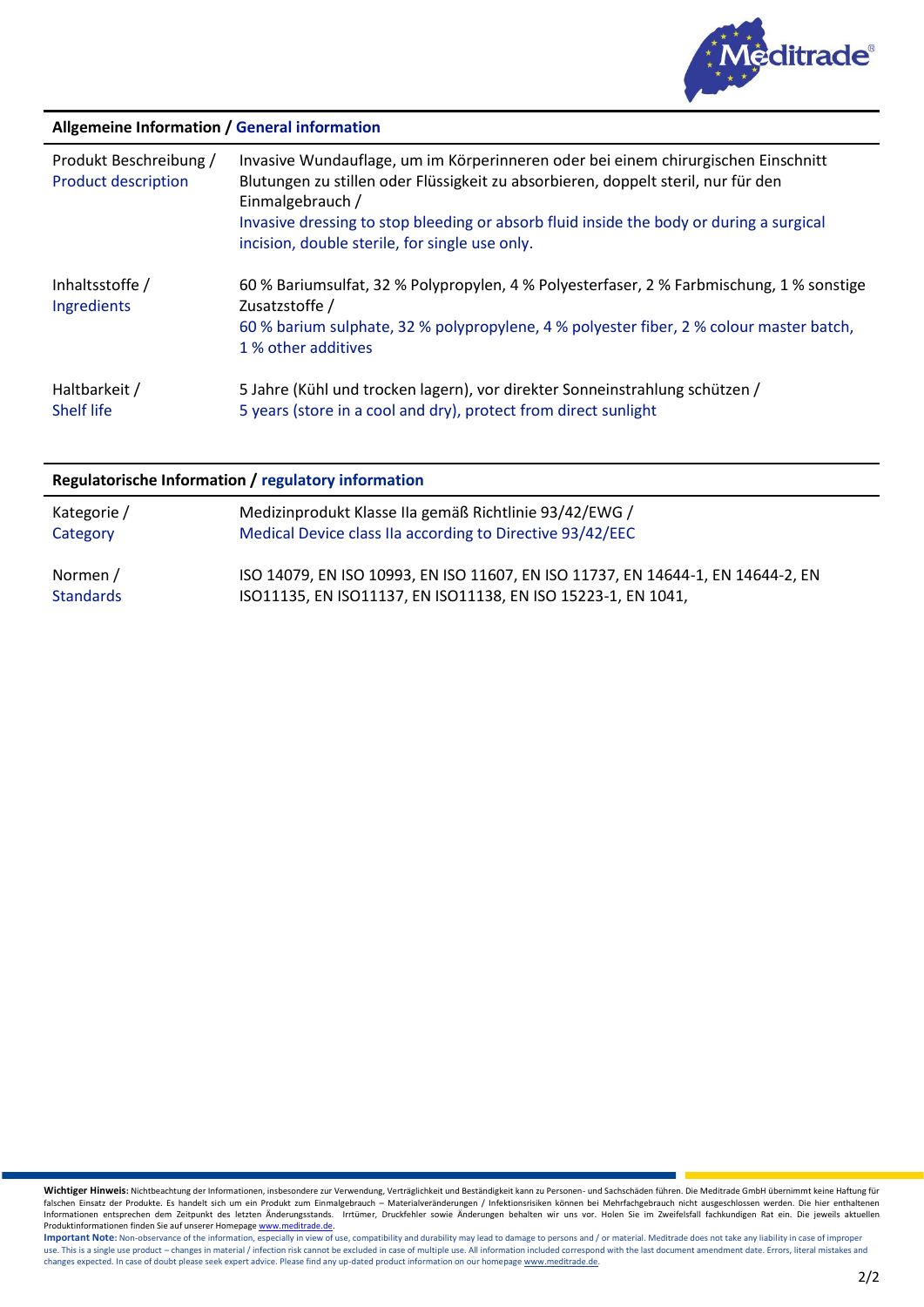

# **Technisches Datenblatt / Technical Data Sheet**

# **BeeSana® Mullschlitzkompresse**

Unsere Klassische mit Y-Schnitt / Our classic with Y-cut

# **Technische Information / technical information**

Stand / Revision 2021-05



| REF  | Größe L x B / Size I x w | <b>Eigenschaften / Characteristics</b> | <b>Verpackung / Packaging</b>                                                                  | <b>PZN</b> |
|------|--------------------------|----------------------------------------|------------------------------------------------------------------------------------------------|------------|
| 4291 | Ca. 7,5 cm x 7,5 cm      | 8 fach, 17 fädig /<br>8 ply, 17 ply    | 100 Stück pro Packung; 10 Packung pro Karton /<br>100 pcs per package.; 10 packages per carton | 12491084   |
| 4192 | $Ca.5 cm \times 5 cm$    | 12 fach, 17 fädig /<br>12 ply, 17 ply  | 100 Stück pro Packung; 10 Packung pro Karton /<br>100 pcs per package.; 10 packages per carton | 12491090   |
| 4122 | Ca. 7,5 cm x 7,5 cm      | 12 fach, 17 fädig /<br>12 ply, 17 ply  | 100 Stück pro Packung; 10 Packung pro Karton /<br>100 pcs per package.; 10 packages per carton | 12491109   |
| 4160 | Ca. 10 cm x 10 cm        | 12 fach, 17 fädig /<br>12 ply, 17 ply  | 100 Stück pro Packung; 10 Packung pro Karton /<br>100 pcs per package.; 10 packages per carton | 12491115   |
| 4159 | $Ca.5 cm \times 5 cm$    | 16 fach, 17 fädig /<br>16 ply, 17 ply  | 100 Stück pro Packung; 10 Packung pro Karton /<br>100 pcs per package.; 10 packages per carton | 12491121   |

# **Allgemeine Information / General information**

| Produkt Beschreibung/<br><b>Product description</b> | Nicht-invasive Wundauflage, zur Wundversorgung von Drainagen, Kanülen, Tracheotomien<br>und Verlängerungen, unsteril, nur für den Einmalgebrauch /<br>Non-invasive wound dressing, for wound care of drains, cannulas, tracheotomies and<br>extensions, non-sterile, for single use only |
|-----------------------------------------------------|------------------------------------------------------------------------------------------------------------------------------------------------------------------------------------------------------------------------------------------------------------------------------------------|
| Inhaltsstoffe /<br>Ingredients                      | 100 % Baumwolle /<br>100 % cotton<br>nicht absichtlich mit Naturkautschuklatex, PVC und DEHP hergestellt /<br>not intentionally made with natural rubber latex, PVC and DEHP                                                                                                             |
| Haltbarkeit /<br><b>Shelf life</b>                  | 5 Jahre (Kühl und trocken lagern), vor direkter Sonneinstrahlung schützen /<br>5 years (store in a cool and dry), protect from direct sunlight                                                                                                                                           |

**Wichtiger Hinweis:** Nichtbeachtung der Informationen, insbesondere zur Verwendung, Verträglichkeit und Beständigkeit kann zu Personen- und Sachschäden führen. Die Meditrade GmbH übernimmt keine Haftung für<br>falschen Einsat Produktinformationen finden Sie auf unserer Homepag[e www.meditrade.de.](http://www.meditrade.de/)

Important Note: Non-observance of the information, especially in view of use, compatibility and durability may lead to damage to persons and / or material. Meditrade does not take any liability in case of improper use. This is a single use product – changes in material / infection risk cannot be excluded in case of multiple use. All information included correspond with the last document amendment date. Errors, literal mistakes and<br>c